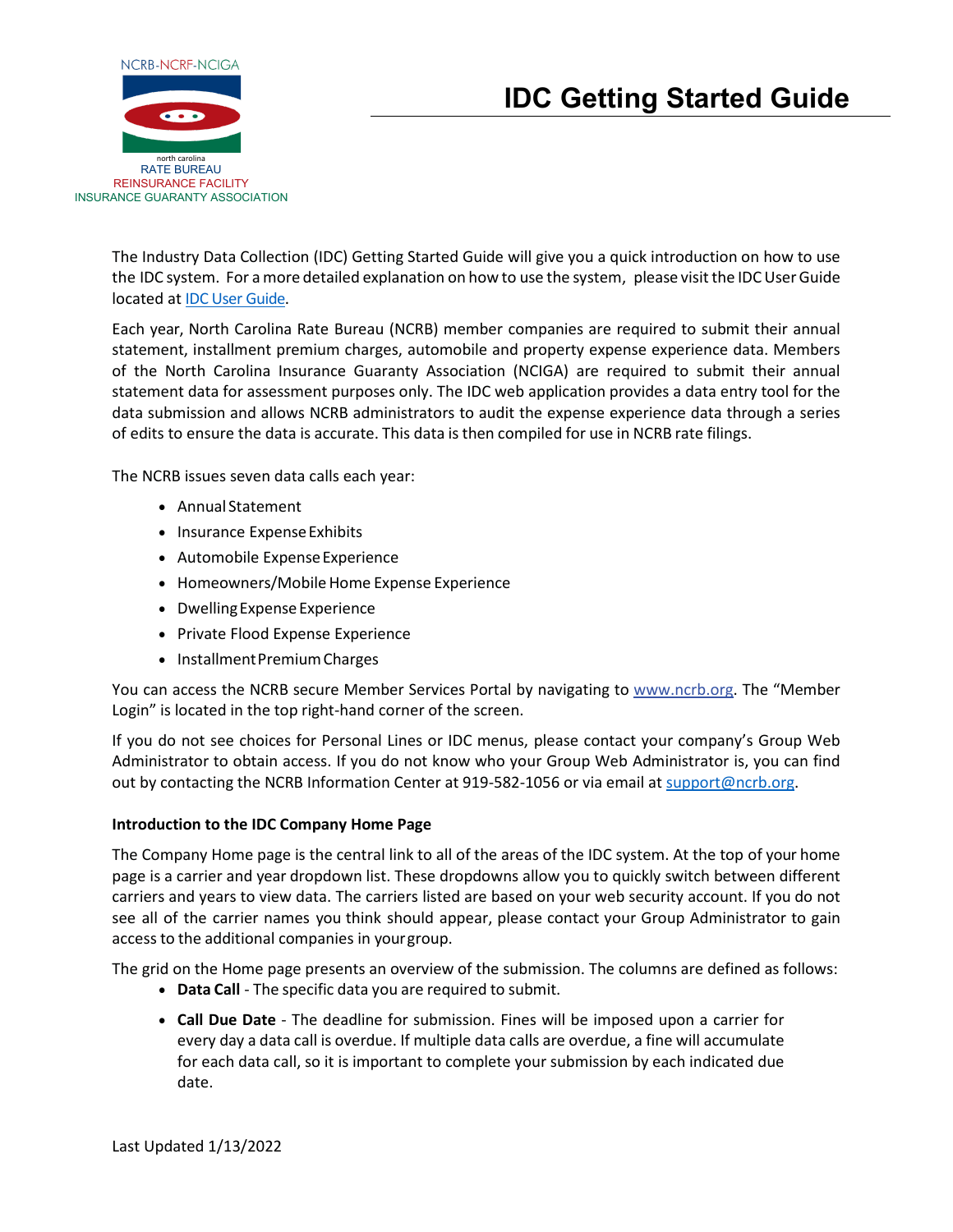There is a separate due date for each of the data calls:

- Annual Statement
- IEE
- Automobile
- Residential Property: Home/Mobile Home Owners, Dwelling, Private Flood
- Installment PremiumCharges
- **Status** The current status of the submission. The statuses are N/A, Outstanding, and Complete.
- **Edits** If variances are found in the data, a link to an edits page that explains the variance will be displayed here.
- **Edit Status** The current status of the Edit. The statuses are N/A, Outstanding, Pending NCRB Review, andComplete.

An informational banner appears nearthe top of the Home page, displaying information about the current status of the submission. As edit requirements are completed, the information is updated. You can use this information to determine which parts of the submission and/or which edit responses have not been completed.

## **Uploading Annual Statement and IEE Data Files**

The first step in submitting coverage data to NCRB is to upload the required Annual Statement and Insurance Expense Exhibit (IEE) data files.

On the Company Home page, select the carrier and year you want to submit data for, then click the **Annual Statement** link or the **Insurance Expense Exhibit** link. Use the **Browse** button to select your Annual Statement file or Insurance Expense Exhibit file, as appropriate, and click Submit to upload the data to the IDC application. After the file is uploaded, you will see a message indicating the data was saved successfully or receive an error and explanation why your submission was not accepted.

The NCRB requires the submitted files to conform to NAIC's Electronic Filing Specifications.

## Examples of files are: **00000\_32\_p\_2007\_o\_m\_01\_0\_na\_s.txt** and **00000\_32\_p\_2007\_o\_a\_01\_0\_na\_s.txt**

For a more detailed explanation of required files, please reference the Upload Annual Statement and IEE Data Files section in the IDC User Guide. After you have uploaded both files, on the Home page, the status of the Annual Statement data call and the Insurance Expense Exhibit data call will be changed from Outstanding to Complete.

## **Entering Company Information and Allocations**

Next, you must enter company information, and define allocations for automobile coverage, homeowner's coverage, dwelling coverage and private flood coverage.

On the Company Home page, select the carrier and year you want to submit data for, then click the **Company Information** link, the **Automobile Allocations** link, the **Homeowners Allocations** link, the **Dwelling Allocations** link or the **Flood Allocations** link. On the page that appears, for each item, select a radio button to indicate your response to the questions, then click **Save**.

The status of the Company Information data call and each of the allocations data calls will be changed from Outstanding to Complete, on the Home page, after you have saved this data,

NOTE: The allocation links and tabs are enabled based upon your licensing status for that particular line of business. If NCRB's records indicate you are not licensed for one of the lines of business, the links and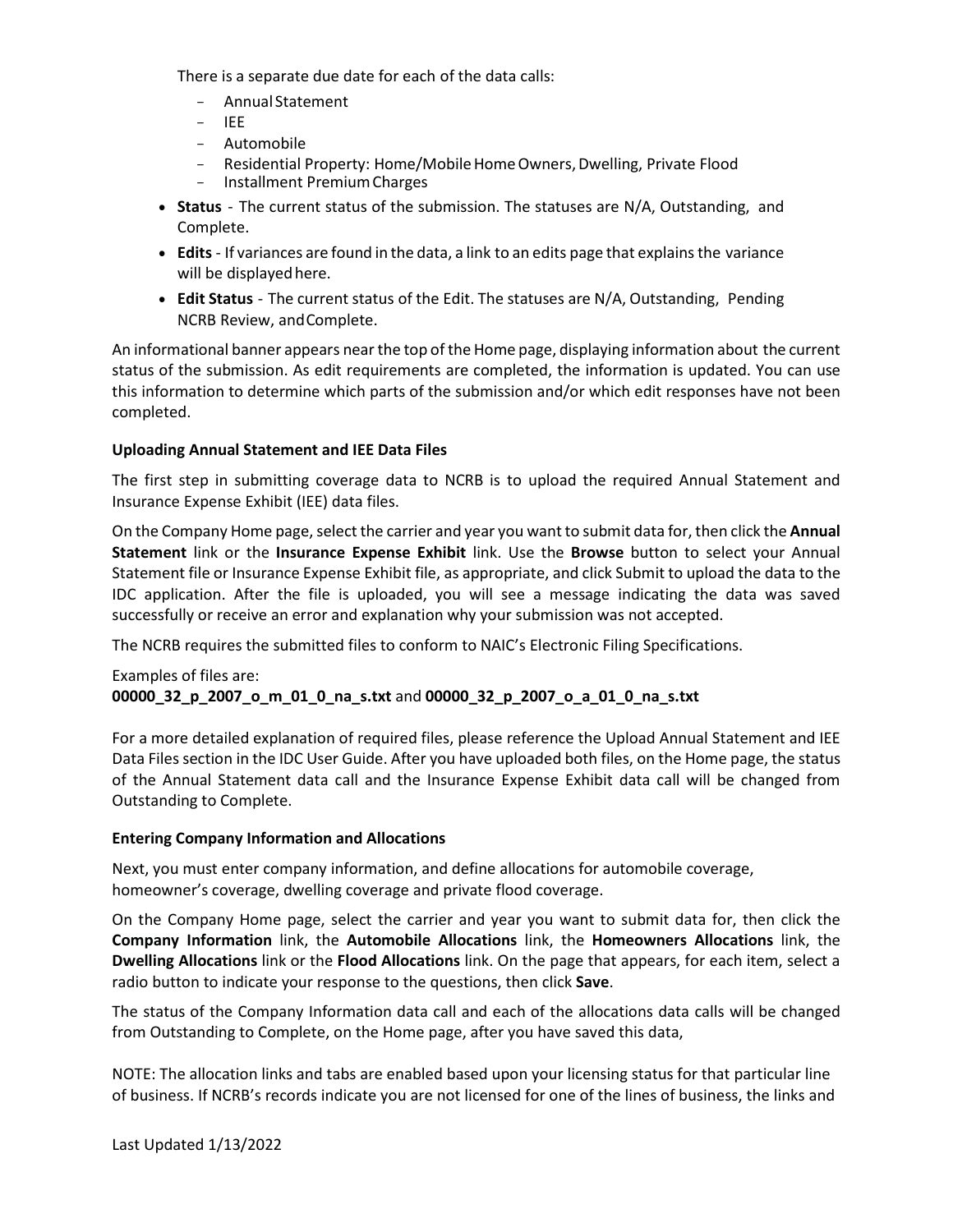tabs will be disabled and no further data reporting is required.

## **Entering Expense Experience Data**

Next, you must enter your expense experience data for Automobile Coverage (including Personal Passenger Liability, Physical Damage, and Commercial Liability Coverage), Homeowners, Dwelling, and Flood Coverage as described below.

Perform these steps for each of the five coverage types, as applicable. You are only required to submit data for the lines of business your company is licensed to write. If NCRB's records indicate your company is not licensed to write a particular line of business, those links and pages will be disabled.

## **Step 1**

On the Company Home page, select the carrier and year you want to submit data for.

## **Step 2**

Click the one of the six coverage data links, **A1 - PP Liability Coverage, A2 - Physical Damage Coverage, A3 - Commercial Liability Coverage, H1 - Home/Mobile Home Owners Coverage, D1 - Dwelling Coverage** or **F1 - Private Flood Coverage**.

#### **Step 3**

The selected page appears.

NOTE: The **Adjusted to Manual** fields for standard/voluntary business are only enabled for companies that are approved for deviations by the NC Department of Insurance. If your company deviates and these fields are not enabled for you, please contact the NCRB Support Center at 919- 582-1056 or [support@ncrb.org](mailto:support@ncrb.org) so that we can correct your company's deviation status to enable these fields. The **Adjusted to Manual** fields for non-standard business are enabled for all companies that write non-standard business.

#### **Step 4**

Enter your company's data in the fields provided.

In each row, the sum of the numbers you enter will appear under **Total** of all columns. This total must match the value in the adjacent column, which displays the Statutory Page 14 data that was submitted in your Annual Statement file.

As you enter the data, any text in **RED** can't be submitted to NCRB. You must resolve all red text before submitting your data to NCRB. To see the description of the red text, hold your mouse icon over the cell and a description will appear.

## **Step 5**

You can click **Save** to save the data you have entered. The data will be saved, but it will not be submitted to NCRB.

#### **Step 6**

When you are sure the data is correct, click the **Submit [***A1, A2, A3, H1, D1, F1***] Data to NCRB** button. An affidavit asking you to verify the accuracy of the data is displayed.

Your submission will not be considered complete unless you answer OK to the affidavit question**.**

If the submittal was accepted, the status of the data call is changed from Outstanding to Complete. If your current data compared to previous data does not fall within our threshold an Edit will be generated. Immediately after the submission, a message will appear indicating that an Edit was created, giving you the option to view the Edit. If Edits exist, you can resolve them by submitting a business explanation of the variances, or by resubmitting data that corrects the variances. For more information, refer to "Resolving Edits."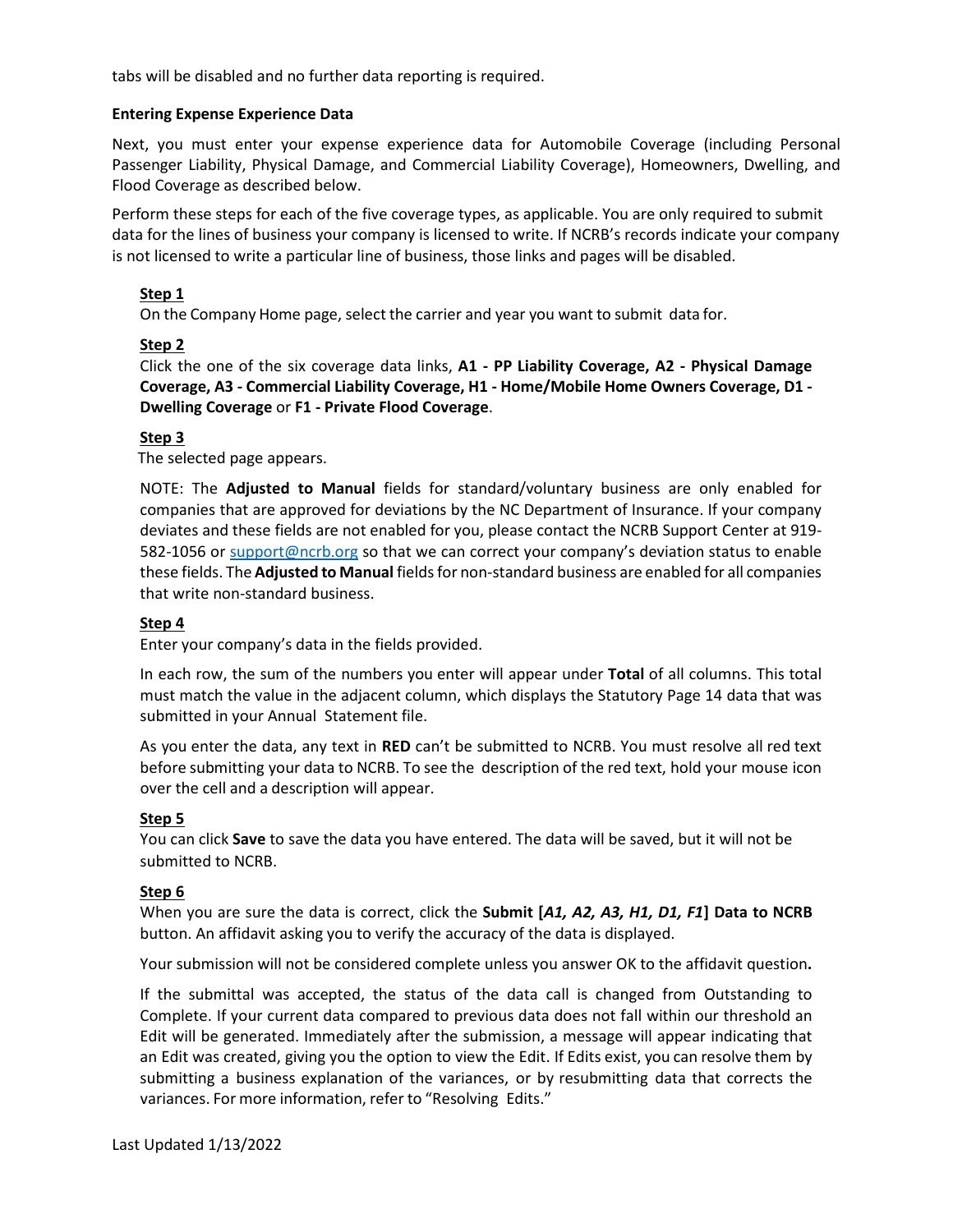## **Resolving Edits**

If there are variances in the data you submitted when compared to prior years, an Edit will be generated. Immediately after submitting the data, if an Edit is generated a message will appear indicating there is an Edit and will give you the option to view the Edit. There are two other ways to access an Edit:

- Click the link in the **Edits** column on the Home page
- Click the "Edits" button (the **A1 Edits** button, for example) on the data formpage.

You can resolve an Edit by submitting a business explanation of the variances, or by resubmitting data that corrects the variances.

The IDC system compares the ratio for the current year and compares it to an average of the ratios from prior years to determine if the amount of variance in the ratio is reasonable. To see more detailed data regarding the edit, you can expand the categories by clicking the plus (+) icon displayed to the left of each row. This willshow you the numbers the system used to calculate the edits.

After you have selected an Edit, perform the following steps:

## **Step 1**

You can resolve an Edit by submitting an explanation of the variances, or by resubmitting data that corrects the variances.

If you want to resubmit the data, click the **Edit Data** button. The corresponding data form screen appears. Resubmit the data, with the corrected values, as described in "Entering Expense Experience Data." If the new data does not resolve the variance, the Edit will be regenerated.

If you want to resolve the Edit by submitting an explanation of the variance, proceed to the next step.

## **Step 2**

Click the "**Submit Response**" link in the Review Notes column. A pop-up will display for the Selected edit. On the pop-up, enter the explanation in the **Comments** field and click the **Add Comments** button to save the information and then click the **Close** button to return to the Edits page.

**NOTE: One comment must be submitted for EACH variance on EACH tab.** For example, if you are viewing the A1 Edits and you see an Automobile tab and a Motorcycle tab has a red X icon, a comment must be entered for each variance on the Automobile tab as well as for each variance on the Motorcycle tab. When all variances have a response entered, the status of the edit form will automatically switch to Pending NCRB Review.

If the explanation you entered is acceptable, NCRB will accept the submission and the status of the Edit will change from **Pending NCRB Review** to **Complete**.

If the explanation is not acceptable or does not provide enough detail, NCRB will enter questions in the comments area requesting additional information. NCRB will send an email to the carrier requesting the **additional information**. The status of the Edit will change from **Pending NCRB Review** to **Outstanding**.